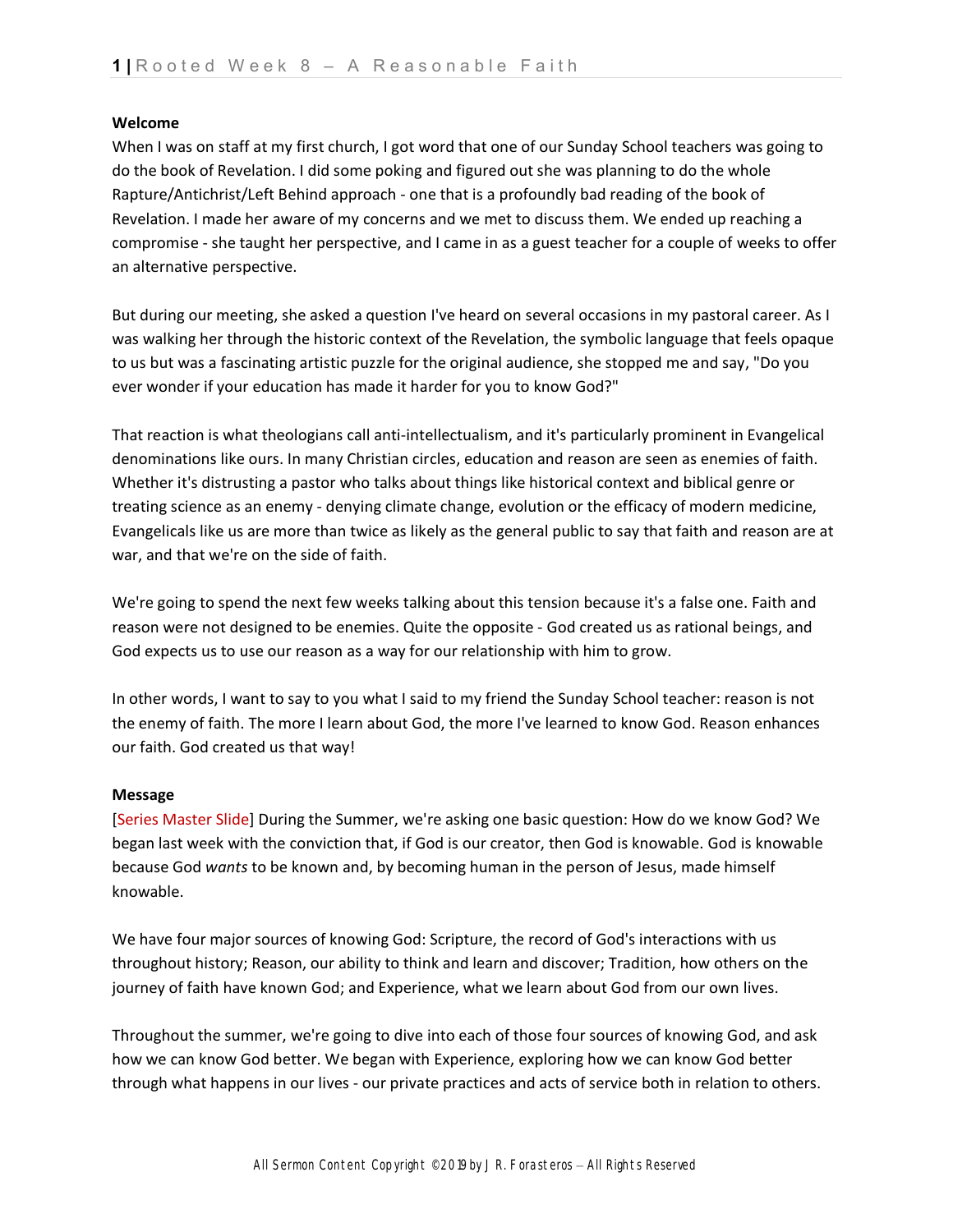Next, we explored Tradition. From our local Catalyst experience to the global church, we saw how sharing in the faith experiences of others helps us know God better.

Today, we're exploring the third source of knowing God: Reason. Reason is a tool humanity honed during the Enlightenment - you might remember Rene Descartes' famous dictum, *cogito ergo sum*: I think, therefore I am. Reason, most basically, is our ability to know through making sense of our observations and experiences. Our ability to think and puzzle and assemble. Our ability to make meaning.

We identify Reason as a source of knowing God in part because careful thinking has been the way of God's people from the beginning. When asked what the greatest of all God's commandments is, Jesus famously quoted from Deuteronomy:

Jesus replied, "The most important commandment is this: 'Listen, O Israel! The LORD our God is the one and only LORD. And you must love the LORD your God with all your heart, all your soul, all your mind, and all your strength.' The second is equally important: 'Love your neighbor as yourself.' No other commandment is greater than these." -- Mark 12:29-31

The most obvious tool of Reason is the scientific method - hypothesis, testing, evaluation, repeat. Thanks to the rigors of the scientific method, we've unlocked the secrets of the human body, of electricity, of the airwaves. But we also see the impact of reason in our social sciences and mental health. We see reason in philosophy and theology. Reason is about rigorous thinking. Approaching a problem or a question in a way that we can think clearly about the answers we want and how to get them.

Our Bibles on our phones and screens? Thanks, Reason. Our lists of spiritual practices and the quick start guide we put together? We used Reason to do that. Our C-Groups and how they run? Reason. Our instruments and sound equipment? Reason.

You're starting to get the idea, right? We can't escape from the artefacts of Reason in our world. We're inundated and surrounded. And that's okay.

But again, a lot of Christians have a strong anti-Reason streak. We don't *call* it that, but we do refuse to acknowledge the hard truths science tells us - that we are hurting our planet, that the Earth is significantly more than 6,000 years old. We resist the aid of psychology, demonizing those who seek counseling or medication as lacking faith. And like my Sunday School teacher friend, we are suspicious of theological systems that challenge received wisdom (even if we've never seriously examined the origins of our own beliefs. They're *ours* and we don't like what's ours to be challenged).

How many of us here have been told by other Christians that questions are bad, doubts are demonic? Questions and doubting are the tools of Reason. So if you have that sort of faith, it's *always* going to see Reason as the enemy.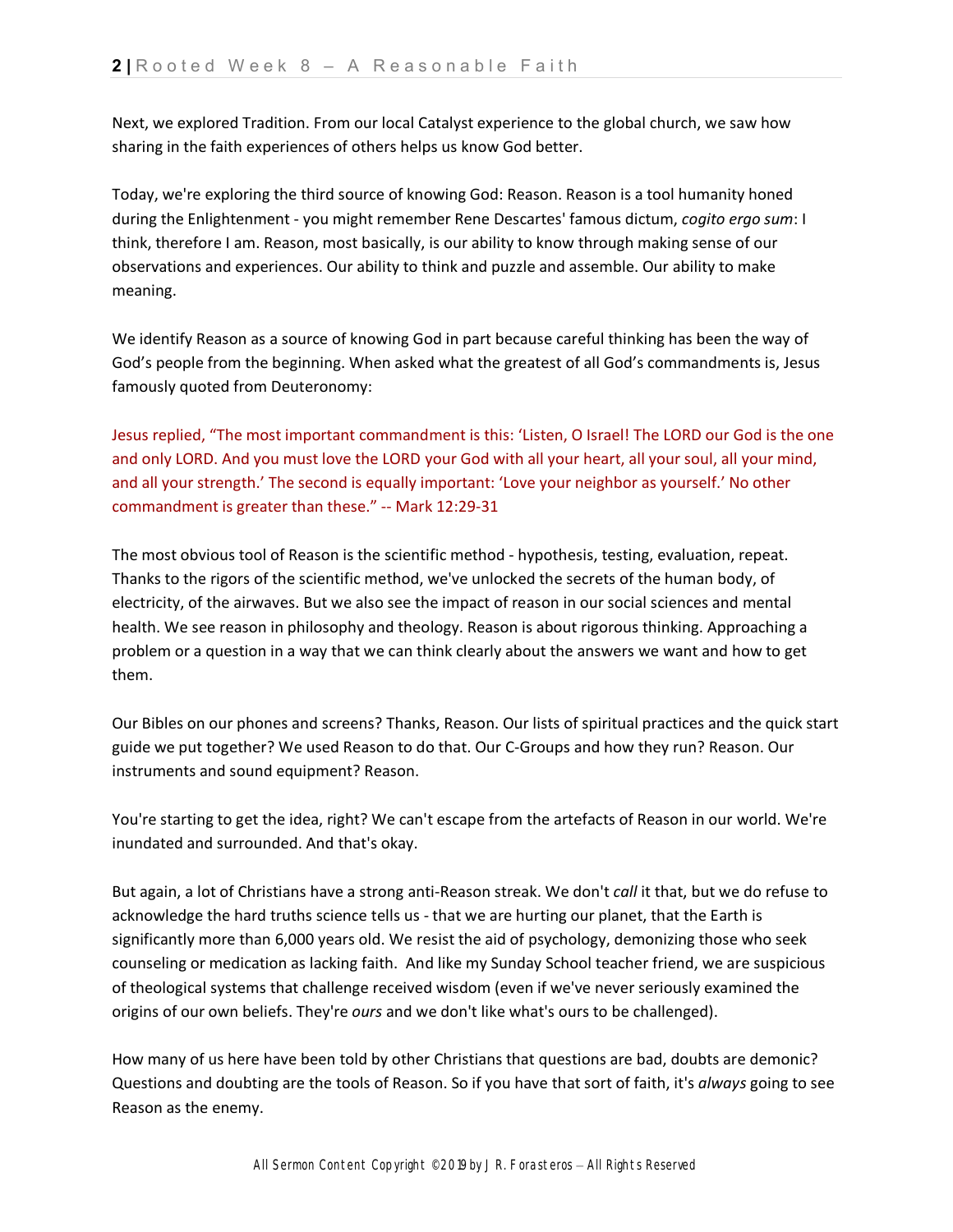[Scripture Slide 1] But that's not the only model of faith. In fact, it's far from the main model of faith. Our history is filled with those who found Reason to be an invaluable part of their faith. Those who follow Paul's insights in his letter to the Romans:

Ever since the world was created, people have seen the earth and sky. Through everything God made, they can clearly see his invisible qualities—his eternal power and divine nature. So they have no excuse for not knowing God. -- Romans 1:20

People like Hildegard von Bingen, who lived in the ninth century, and is considered the founder of natural science in Germany.

Or Nicole Oresme, a theologian and bishop of Lisieux, who is famous for a number of scientific discoveries, including how light interacts in the atmosphere.

The guy who literally invented the scientific method, Sir Francis Bacon, was a believer. So was Galileo Galilei. Even though the Church at the time demonized him for scientific findings that contradicted church teaching, Galileo didn't see a conflict between his faith and his science.

Robert Boyle, one of the most important figures in Chemistry, was a Christian apologist, defending his faith as ardently as he investigated how our world is put together.

Isaac Newton and Johannes Kepler were both Christians.

Gregor Mendel, who invented modern genetics, was part of the preaching team at his church.

Werner Heisenberg, who won the Nobel Prize for creating quantum mechanics, was a believer.

The first woman to win a Nobel Prize in Medicine, Gerty Cori, was a believer.

Stop me if you're picking up on a pattern - thousands of our most important scientific advancements have been made by people who saw no tension between their faith and their ability to reason. For many of them, their reason *informed* their faith, enriching and expanding their knowledge of God.

They're people who took Jesus' command to "Love the Lord with all your mind" as a command worth following.

So… what happened?

As you can imagine, that's a complicated question, but a good bit of it has to do with how Evangelicalism developed in the United States. Not to go too far down the history rabbit hole, but a number of denominations that have a strong anti-intellectualism streak (like the Southern Baptist Convention I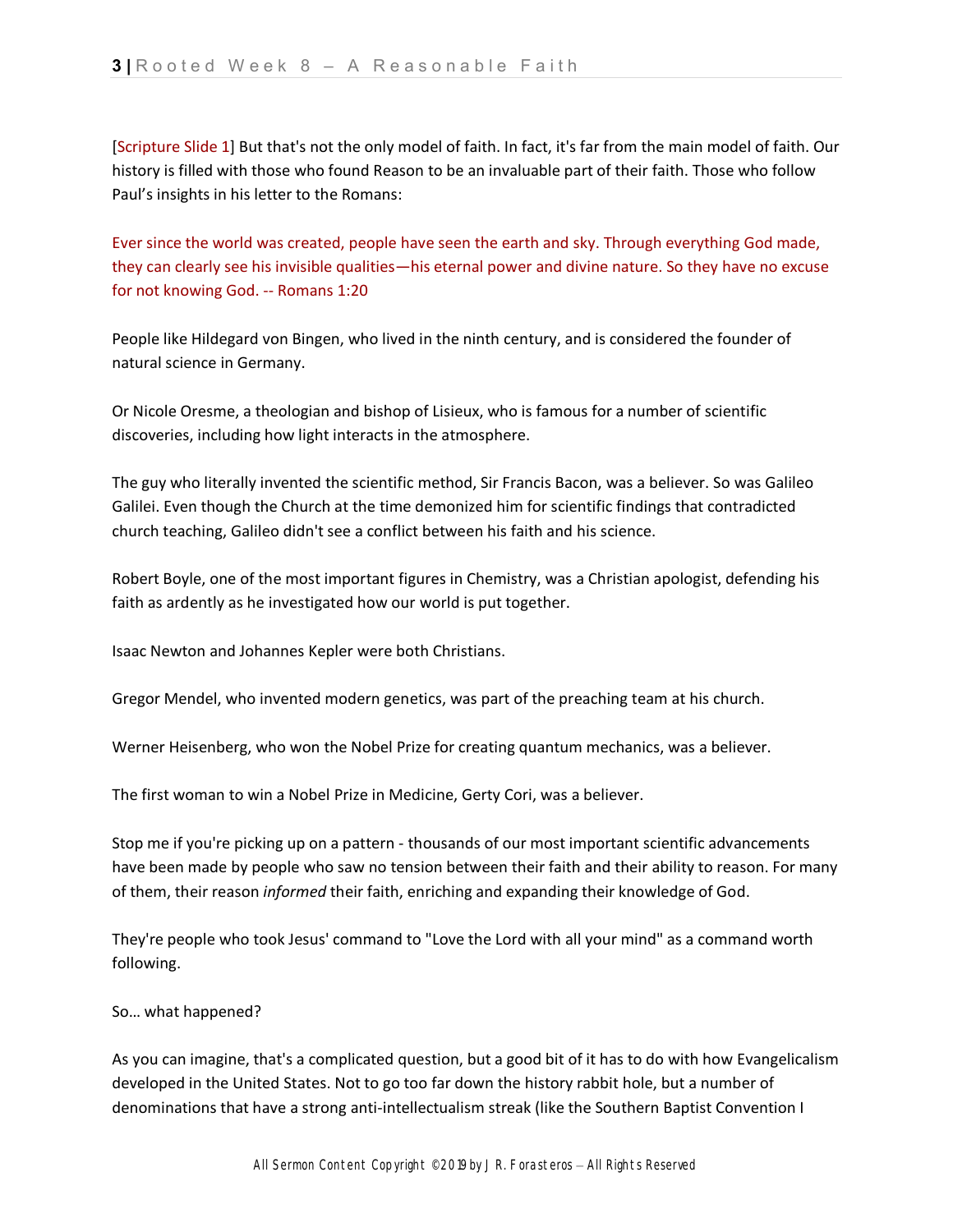grew up in or our own Church of the Nazarene) grew a lot on the American frontier as it pushed westward. One of the major problems frontier churches faced was finding qualified pastors.

Denominations established seminaries in the East - schools like Harvard, Yale and Duke have divinity schools that trained pastors in the complexities of Biblical interpretation and preaching. And for most of those preachers graduating from seminary, the last thing they wanted to do was move to a one-horse town on the frontier, away from the comforts of established cities.

So the churches on the frontier didn't have a lot of trained pastors. Now that has never and will never stop God's church, so God raised up a generation of pastors who didn't have access to the training a good seminary education offers. God worked through those men and women, and the Church grew on the frontier.

But a generation or two later, the cities caught up with the frontier, bringing with them schools and seminaries. Pastors now had the ability to get that training and education. But they didn't want it. Churches had had twenty-plus years of being steeped in biblical literalism - treating the Bible like a textbook rather than a library of diverse genres of literature. Attempts to introduce the tools of reason science, psychology, theology - into our denominations was met with a mixed reaction. Some loved the new tools, and saw how their faith could grow deeper. Others resisted; they felt like their faith - the faith they'd inherited from their parents and grandparents - was under attack.

That feeling of attack developed into anti-intellectualism. Science says the earth is more than 6,000 years old, so science must be anti-faith. Psychology encourages us to find healing using tools not mentioned in the Bible so it must be dangerous. Theology seems to make simple ideas like Jesus as God's son and the path to salvation needlessly complicated. Theology encourages us to ask questions rather than just have faith. So theology can be dangerous.

It's that sort of experience that can, did and does give rise to anti-Reason in the Church.

So today, I want to address that big picture concern. I want to show that God designed us to be rational creatures, and to use our ability to reason as a way to know God better.

One of the pitfalls of frontier faith was that they tended to treat salvation as the end of the road. Come to a big revival, come down to the altar and get saved! It's not so much that those revivalists didn't think nothing came next… it was more that they just focused so much on conversion they left out everything else.

When I took the class to get my motorcycle license, we spent about an hour on how to inspect your motorcycle for safety. What are the various parts of the bike? How do you know if there's a problem? What are the steps to starting it up?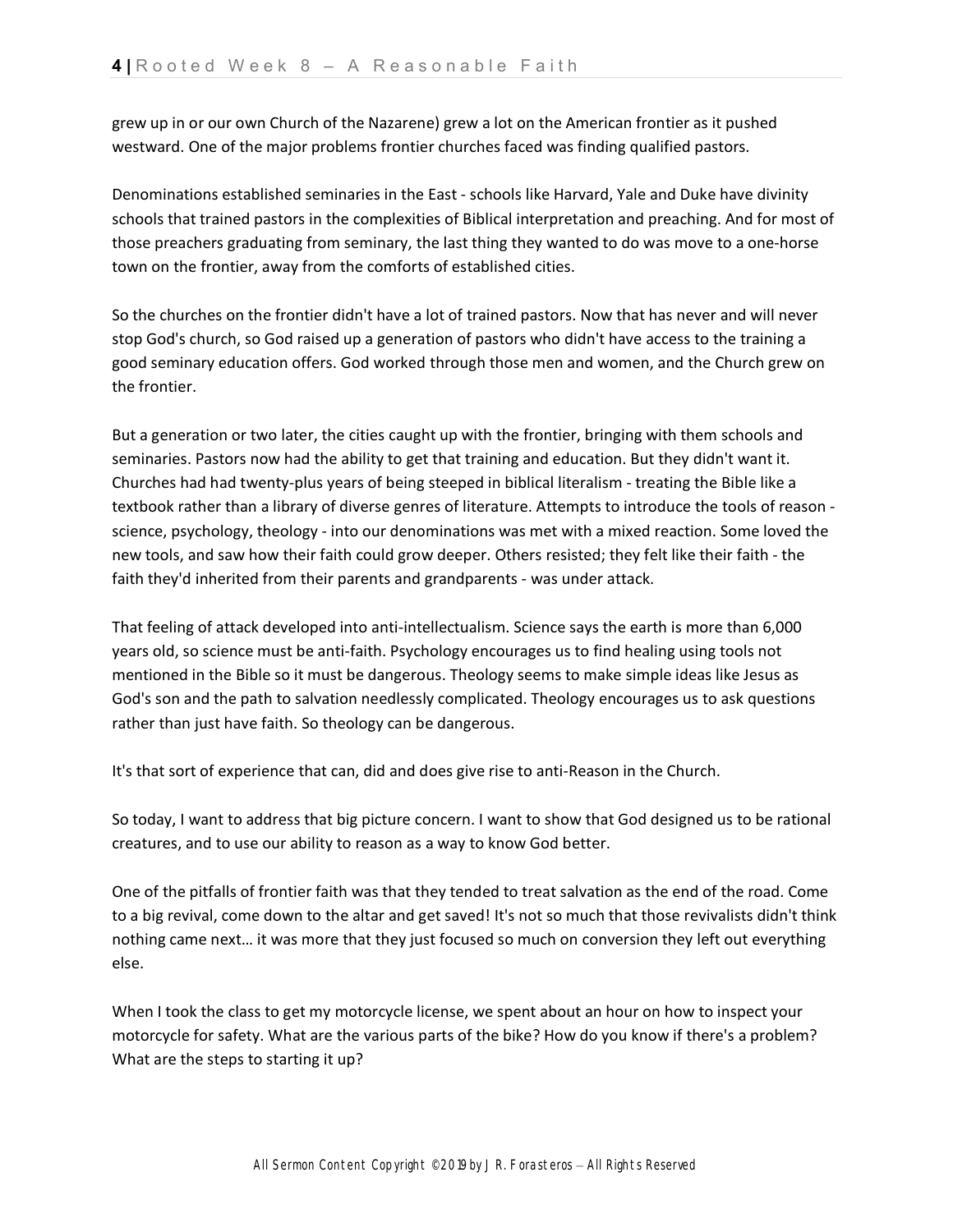That's all really important! But can you imagine if that were the end of the class? If after all that, all I knew how to do was turn the motorcycle on? Your sort of missing the whole point of turning the motorcycle ON if you still don't know how to ride it.

So too, it's good to know that Jesus saves us from our sin but what does Jesus save us *for*? What's the life we live after that?

[Scripture Slide 2] That's where reason plays a big part. Turn with me to Romans 12. Throughout the book of Romans, Paul has been illustrating the difference between a person who doesn't know God, and one who has found the freedom from sin Jesus gives us. Now, in Romans 12, he's beginning to illustrate what we're saved *for*, what a life empowered by the Holy Spirit looks like. And something Paul says right up front is that a life with God takes work. We have to learn to think like God, not like the world.

Don't copy the behavior and customs of this world, but let God transform you into a new person by changing the way you think. Then you will learn to know God's will for you, which is good and pleasing and perfect. -- Romans 12:2

God transforms us by changing how we think. God doesn't stop us from thinking, but God transforms our thinking so that we begin to see the world as God sees the world. God expects us to use our minds. To reason. And as we learn more about God, about how God sees us and our neighbors and the world, God works to transform us to be more like God. We're going to explore more of what this looks like next week.

That's not a new idea Paul is introducing. Your homework this week is going to be reading Proverbs 8 it's a poem about divine wisdom, and how God used wisdom to form the whole world. Proverbs makes a staggering claim - that as we know the natural world better, we know God better. We learn wisdom from studying the world. This of course points us directly to science (as all those believing scientists I mentioned earlier can tell us). We're going to explore how the Scriptures point us to science more fully in a couple of weeks.

For today, I want to leave you with a couple of straightforward questions: are you loving God with all your mind? What are you doing to learn to see the world the way God does? How are you putting yourself in spaces that God can shape you, transform you by renewing your mind?

God gave you a brain, and God expects you to use it. God designed your mind as a way to know God better. God is anywhere and everywhere you look. SO for the next few weeks, we're going to explore how our Reason is a path to know God.

### **Communion + Examen**

[Communion Slide] Knowing Jesus is experiential.

# 1. When in the last week were you thinking like God?